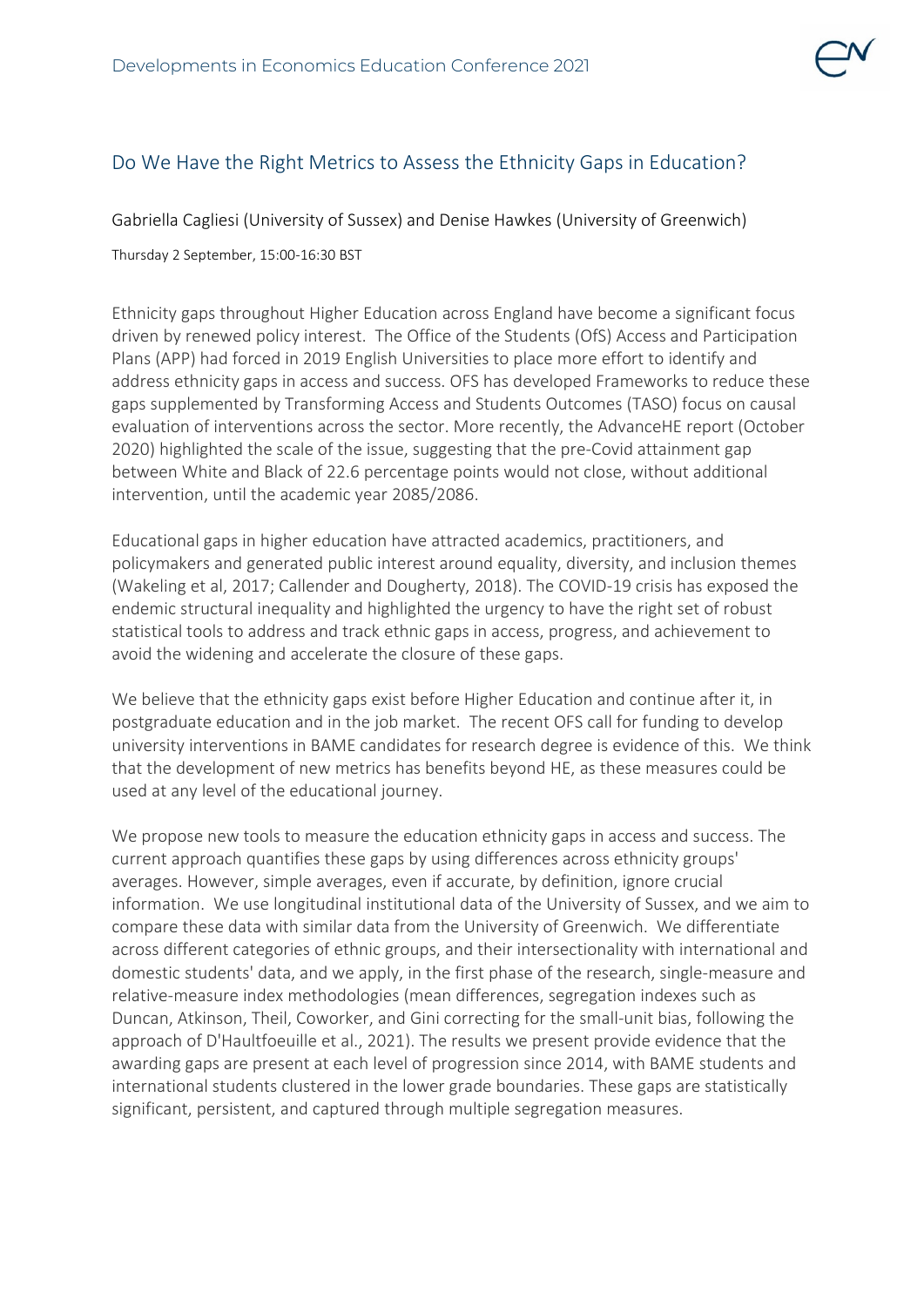

We move from simple one-dimensional analysis into a more nuanced econometric approach such as the Difference-in-Differences (Diff-in-Diff) and the generalised structural equation model (GSEM) to explain structural inequality in HE attainment. The Diff-in-Diff model allows us to explore the role of the new assessment diet and other policies used to respond to the Covid pandemic in the awarding gaps. Our preliminary estimates of the Diff and Diff model suggest that new assessment (online tests and Take-away-papers) and the non-detriment policy (use at the exam boards) have reduced the gaps between some ethnic groups, but have disadvantaged others, particularly the black students.

The GSEM model is used to estimate the Triple-Hurdle model, which seeks to explore the evolution of attainments gaps on the undergraduate degree programmes. The results highlight that the role of microaggression through the degree programme in explaining a lower proportion of good degrees for BAME students, especially the black ones. Despite the awarding gap, ethnicity is not a hurdle in progressing from year one to year two. However, it plays a more significant role in explaining students' average grades as they progress through the degree programme.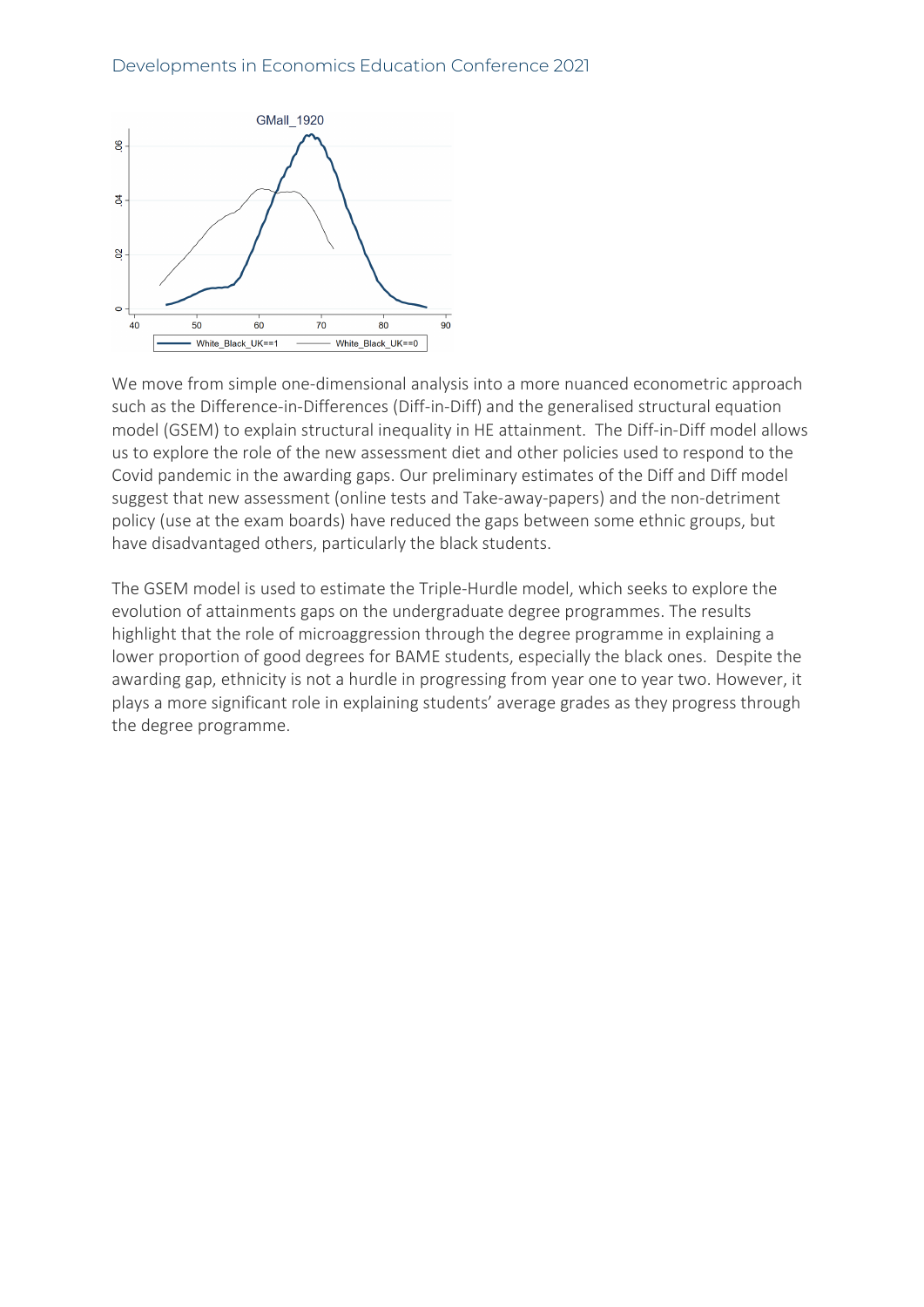

The econometric approach's distributional nature will ultimately help create additive decomposable distributional indices (such as the Oaxaca-Blinder and the Brown-Moon-Zoloth decomposition methods). We believe that these more nuanced measures we propose, which account for dispersion, distribution, and discontinuity points, can provide robust and testable evidence of ethnicity gaps to disentangle "statistical evidence" from what might be just randomness and may prove more insightful and useful in identifying and tackling the ethnicity gaps.

## References:

AdvanceHE (2020) "Measuring the gap: Social background data in Higher Education" AdvanceHE, [https://www.advance-he.ac.uk/news-and-views/advance-he-publishes-annual](https://www.advance-he.ac.uk/news-and-views/advance-he-publishes-annual-statistical-reports-he-students-and-staff)[statistical-reports-he-students-and-staff](https://www.advance-he.ac.uk/news-and-views/advance-he-publishes-annual-statistical-reports-he-students-and-staff)

Callender, Claire & Kevin J. Dougherty, 2018. "Student Choice in Higher Education—Reducing or Reproducing Social Inequalities?," Social Sciences, MDPI, Open Access Journal, vol. 7(10), pages 1-28, October.

D'Haultfœuille, X., Girard, W.L. and Rathelo, R. (2021) "segregsmall: A command to estimate segregation in the presence of small units", *The Stata Journal*,21(1), pp. 152–179